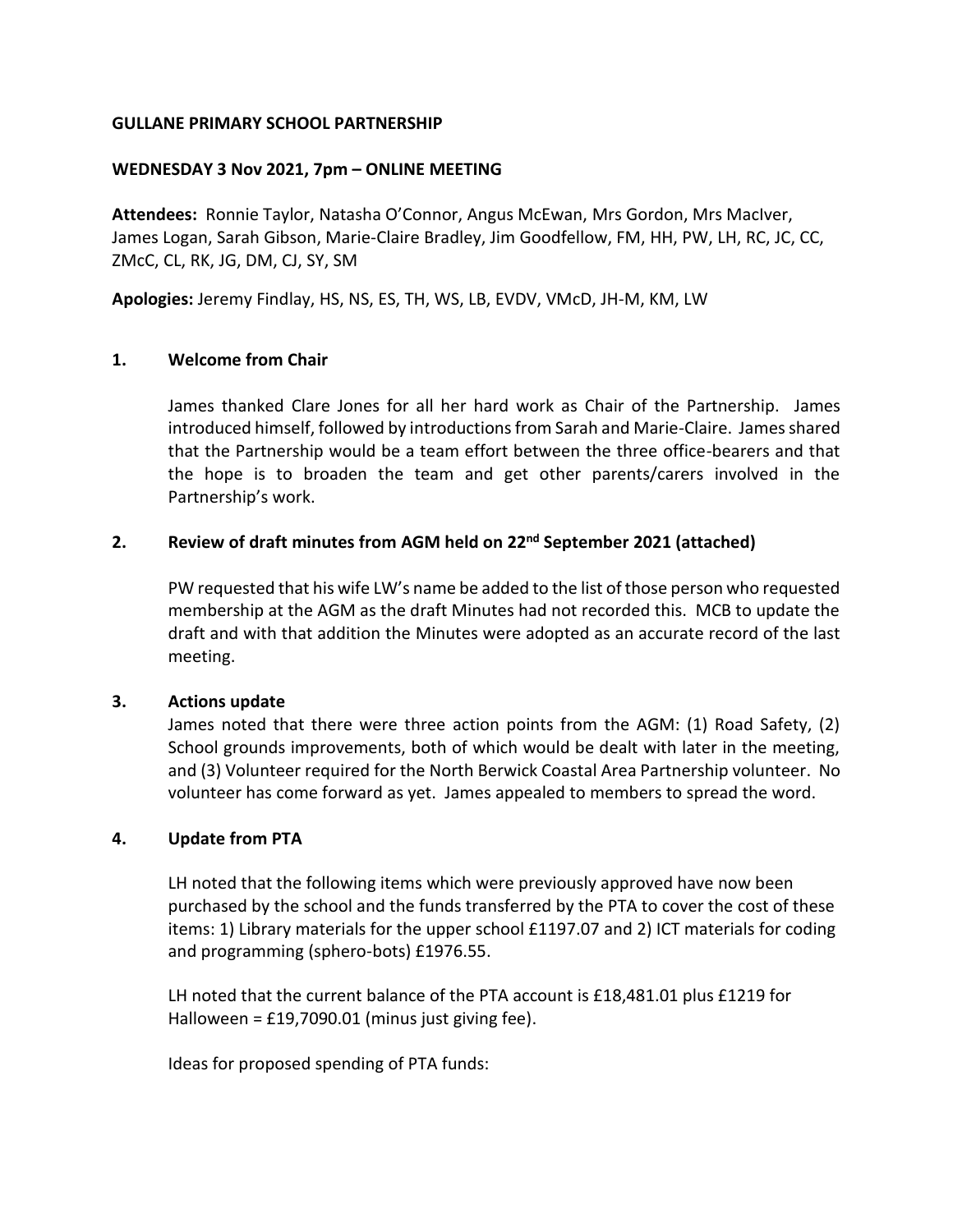- Playground equipment ordered, final cost to be confirmed at next meeting  $$ thought that spend of £800 was approved at a previous meeting.
- New trim trail for the junior section of the playground following the build completion (previously discussed and agreed in principle between previous PTA and Mrs McGillivray)
- Goal posts for the playground (previously approved as spend via the partnership but delayed due to building works)
- Mr Taylor's ideas and future ICT proposals, i.e., tablets
- PTA is considering a 'welcome tree' with engraved leaves to mark the end of the school extension, and this idea has been discussed with Mr Taylor. Families could donate to 'buy' a leaf and we could make sure we have a strategy to ensure that costs are not a barrier for families who want to be involved.
- The PTA would welcome discussion on other ideas for fundraising and events that may foster a sense of wellbeing for the children and engagement between the school and community.

CL raised whether an actual tree might be a nice option to mark the end of the extension and to improve the grounds.

# **5. Update from Mr Taylor**

Mr Taylor provided an update to the meeting on a number of different matters.

# PTA Spend

Mr Taylor noted that he thought the spend on playgroup equipment was nearer £1,200 but would check. In terms of ideas for future spend, he suggested that the school could benefit from iPads to help with a variety of curriculum areas.

# **Staffing**

- nursery support worker has recently started
- recruiting for Mrs Ross's post and mat leave cover for P1 is underway
- Mrs Ross was very grateful for the recognition she received from the parent body

# Building work

- Snagging work has progressed but is still ongoing.
- There are certain areas which still need work but there is no budget as yet  $-$  the budget for the capital spend on the build has been used.
- The East gate access point has now been tarmacked and will be opened once the builders remove their equipment.
- The builders are no longer on site which is making communication to get work done slightly more difficult.

# COVID update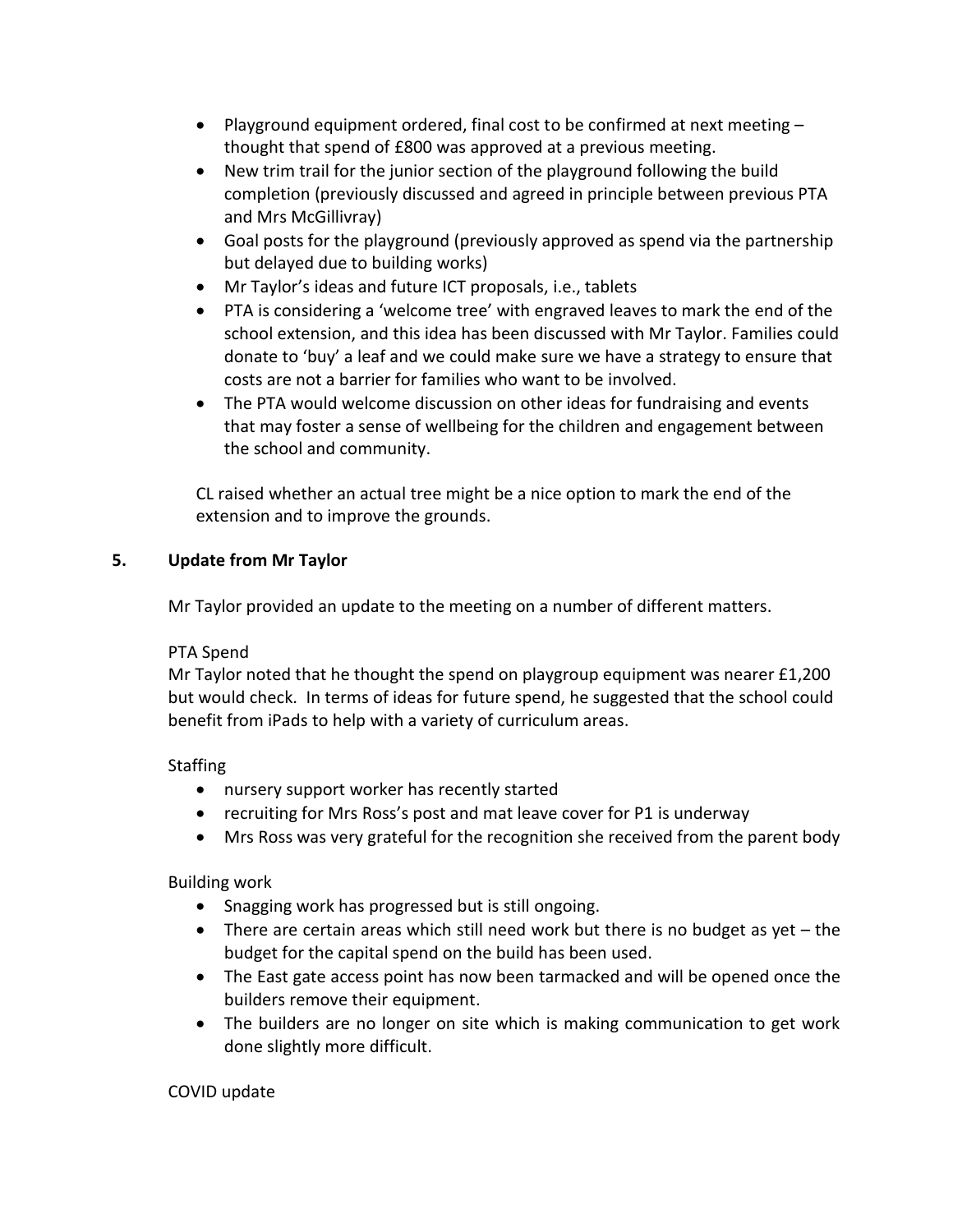- The Scottish government has not made any changes to the guidance for school protocols
- As we head into winter, we still need to maintain ventilation within the building and parents are encouraged to ensure that the kids have suitable clothing.
- As the transmission rates are still high, Mr Taylor commented that the rules are unlikely to change and that the school is simply having to work to rule in terms of keeping the appropriate safety measures in place.
- He noted that he had updated the school's risk assessment with the help of James to assist with reducing the risk of transmission within the school environment.

School Improvement Plan

 Work on developing literacy skills is ongoing and the school is working with other schools within the cluster to keep this on the agenda.

Pupil voice groups

 Various cross-class groups have been set up each with a dedicated remit e.g., eco group, gardening group. The groups are due to launch on Thursday 4 November when the kids will decide on their plan of action.

Visions and Values

- Mr Taylor noted that he was disappointed with the level of response that he had received on the Visions and Values questionnaire that had recently been circulated. He noted that he had only received about 20 responses to date out of around 150 families.
- James noted that the Partnership could help push for engagement with that process.

Reporting to parents

 Mr Taylor noted that as previously discussed reporting to parents would be made up of 4 different elements: (i) the learning conversation which took place before the October break, (ii) a written report due to be issued between 10-17 December following a similar style to previous years(i.e., reporting on literacy, numeracy and health and wellbeing), (iii) learning conversation in March 2022 and (iv) an end of year written report.

Christmas

- There is little chance of the Christmas performances being able to be live this year. It is likely that there will be virtual performances for the infants and P7 which parents will be able to watch live and possibly recorded.
- Christmas parties are likely to be the week commencing 13 December, but the dates have not been set yet as trying to co-ordinate with the PE specialist for country dancing.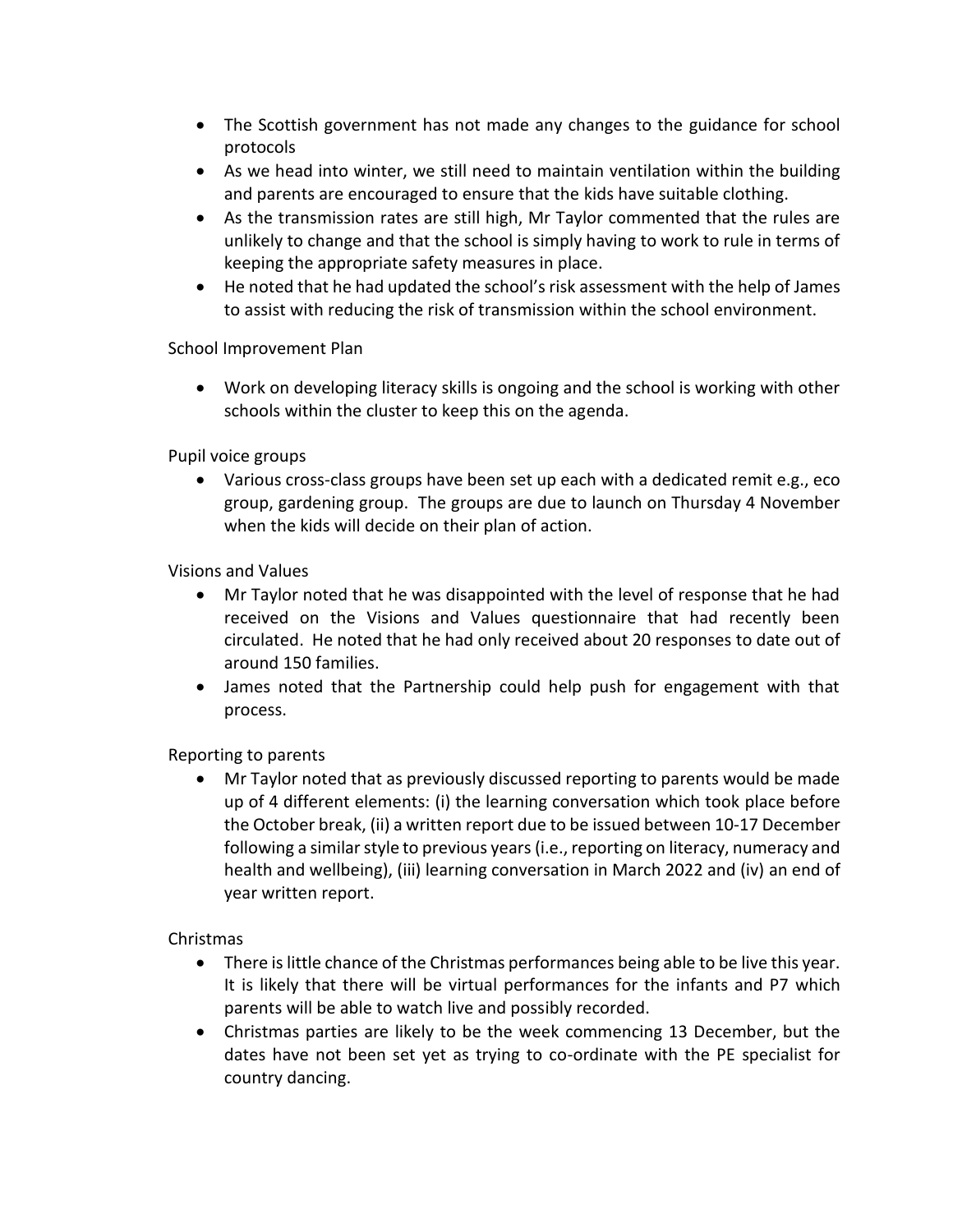• It is hoped that the PTA will support with funding some of the outlay for the parties.

# School debt

- Mr Taylor noted that he wanted to raise awareness amongst the parent body that the school operates with some debt which if not met by parents / carers comes out of the school budget.
- The debt arises when school meals or activities etc are not paid for.
- Mr Taylor noted that financial hardship is understandable and that it would be helpful to consider how best the school could deal with assisting financial hardship.
- Mr Taylor sends out email reminders where money remains unpaid and, in some cases, payment is made but not always. He may sometimes invite parents in to discuss the situation.
- Any unpaid debt comes out of the school budget which obviously means that the school loses out if the debt is not dealt with.
- RK mentioned that in their previous school the PTA set up a hardship fund of around £500 per year which teachers were able to use at their discretion. This helped to include those struggling financially and to minimise school debt.
- Jim Goodfellow mentioned that the school might be able to benefit from an annual grant from the East Lothian Education Trust to assist with financial hardship. The trust already supports other schools, and he thinks an application should be sympathetically received. Any grant would be administered by Mr Taylor.

# **6. School Grounds Improvements**

Sarah provided an overview on thoughts for improving the school grounds noting that:

- everyone seems keen to make the school grounds look more attractive now that the building work is mostly finalised.
- it is understood that we need to understand what needs to be completed as part or the build and what work would need additional funding
- Mr Taylor is looking to reinstall the trim trail and the pirate ship but there are some supervision challenges around the location of the trim trail which he is looking into how best to manage this perhaps with the assistance of senior pupils
- There are lots of people keen to help and there is already an active P1 WhatsApp group but that we should have representation across the school and get more people involved

Mr Taylor updated that:

 A bike rack and friendship bench had been found in the grounds and could be reinstated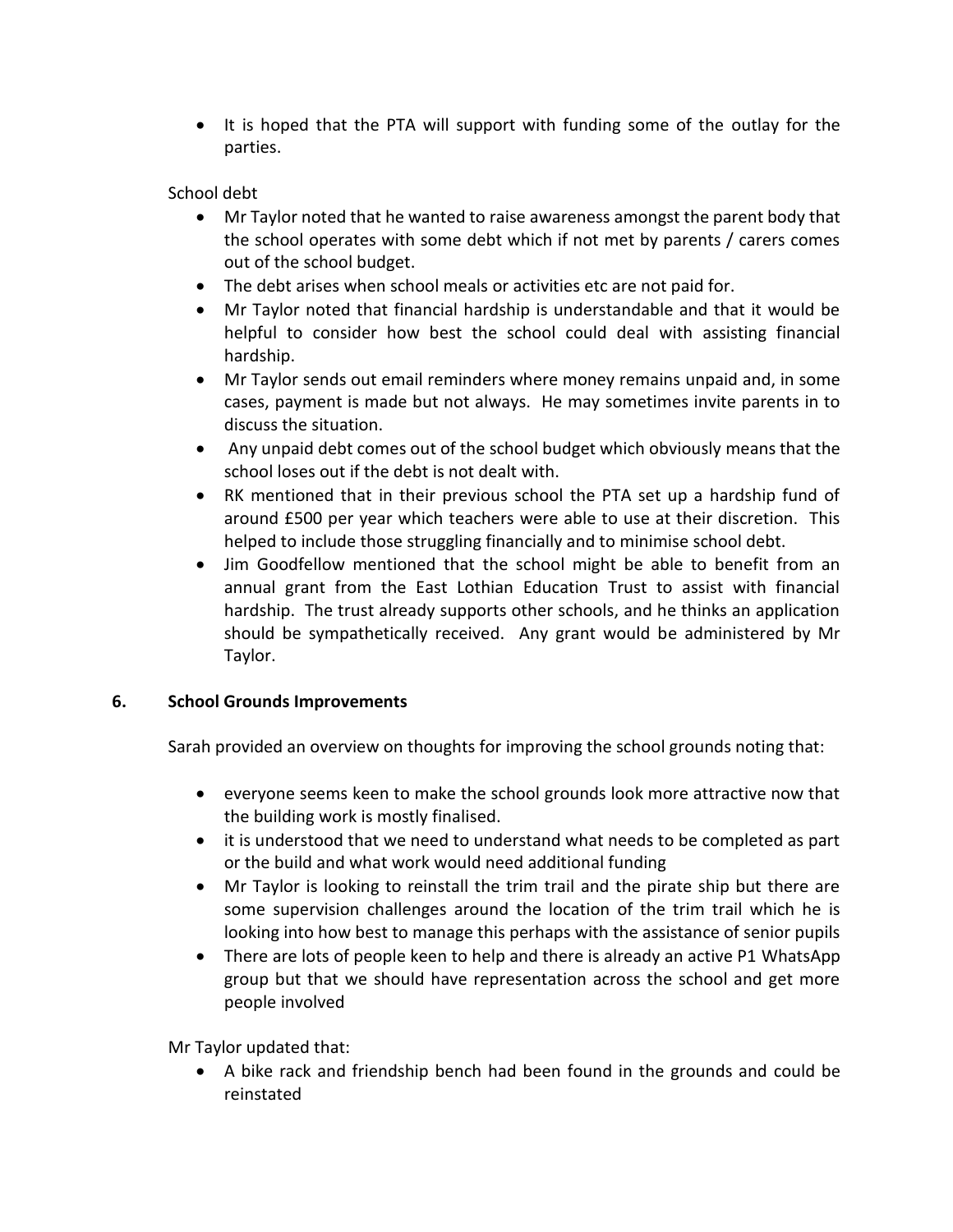- There is a pupil gardening group tasked to look at improvements.
- Gullane Bloomers have previously offered to help and wondered whether they might be able to help during the school day.

# **7. Road Safety**

RK gave an update on the road safety project progress:

- made contact with the council road safety department and with Mr Taylor in respect of a new travel plan. RK has obtained a template and got a plan from another school for comparison purposes
- proposing to send out a questionnaire to parent before Christmas if possible
- Lollipop Person recruitment still ongoing but has been unsuccessful so far
	- $\circ$  parents asked to share the vacancy
- proposed to remind to parents of one-way system and circulate an updated plan

Jim Goodfellow noted that in other schools where filling the school crossing role had been difficult, a number of parents had come together to provide cover on a temporary basis.

# **8. Parental Skills Audit**

Marie-Claire mentioned that linked in with the survey that will be raised next is the idea of carrying out a skills audit of the parent group to understand what skills parents have that they might be able to share for the benefit of the pupils. MCB noted that the idea would be for us as a partnership to focus on some key areas which tie in with the school improvement plan and the leadership programme and link in with the pupil groups to support them. For example, if anyone has a particular interest in environmental issues, health & wellbeing, STEM skills, literacy they could link in with the relevant pupil group to support them and the assigned teacher so that the school, teachers, pupils and parents are all working towards the same goals.

Mr McEwan raised a concern about visitors to the school and from a Covid perspective but also from a fairness point of view if some parents are permitted access to the school and others are not able to.

# **9. Parent Survey / Comms / Website**

Marie-Claire mentioned that the Partnership intends to do a survey around what parents understand the partnership to be, what they would like it to do, and how we can best communicate with the parent body.

- The Partnership has discussed linking up social media comms with the PTA so that information is coming from one source. Not sure if can link up with school comms
- The Partnership would like a dedicated area on the website where partnership information can be stored and can be more readily accessed by parents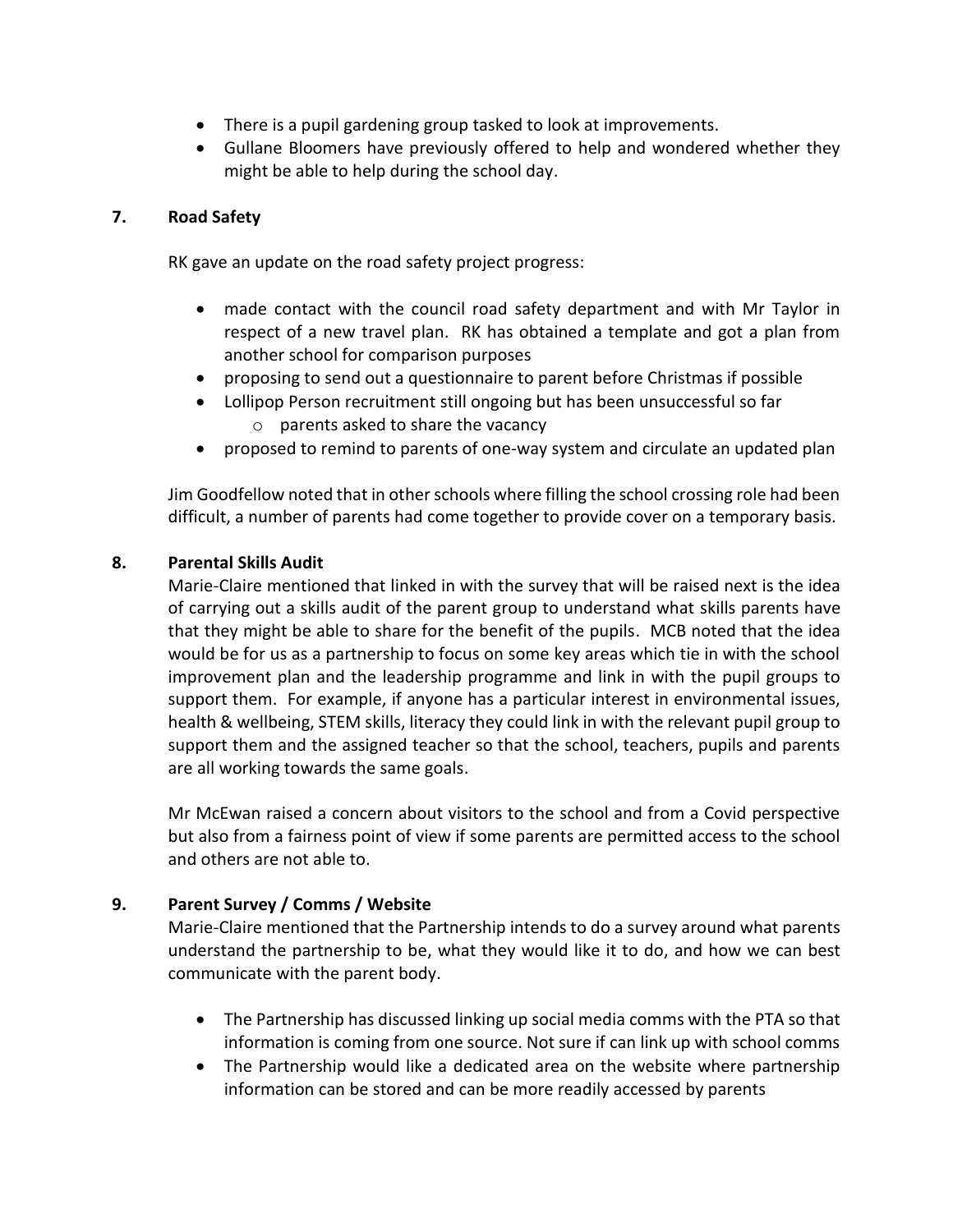Mr Taylor mentioned that the school website and communications now form part of the school improvement plan and Mr McEwan mentioned that he had updated the website so that the Partnership now has a separate tab. He queried whether the draft minutes could be uploaded here after each meeting so that other parents can see what has been discussed at Partnership meetings.

## **10. Online Safety Event**

Mr Taylor has been in touch with his contact at the council and they are willing to run a workshop again.

## **11. Equality, Diversity & Inclusion**

James mentioned that the committee was considering whether to add equality, diversion and inclusion to its agenda. He noted that as Gullane is a fairly sheltered environment, children could possibly benefit from more experience of different backgrounds and greater awareness of EDI matters. He noted that the school and parents are likely to be doing their ow thing in this respect but wondered how the Partnership could help. Things to be considered might be:

- How to encourage girls into STEM subject
- Inclusion of minority families, LGBT families, those with allergies, socially deprived families
- consider the diversity of the environment around the kids and how the school / council promotes this
- broaden representation on school committees and within the school staff

## **12. Feedback from Class Reps meeting**

Sarah shared that we had a good catch-up with the class reps on Monday evening generally about the role of class rep, what that involves, what works well, any improvements that could be made.

The general consensus was that it was a good initiative and that it works well but a few points of action discussed were:

- We prepared a "job spec" type document about the role of class rep that can be provided to any new class reps, new parents if possible and stored on the website
- Class reps has fed back their views on the current draft and we talked about sharing this with teachers to get input on their thoughts about the role and how they view it working / assisting them – how teachers want to be communicated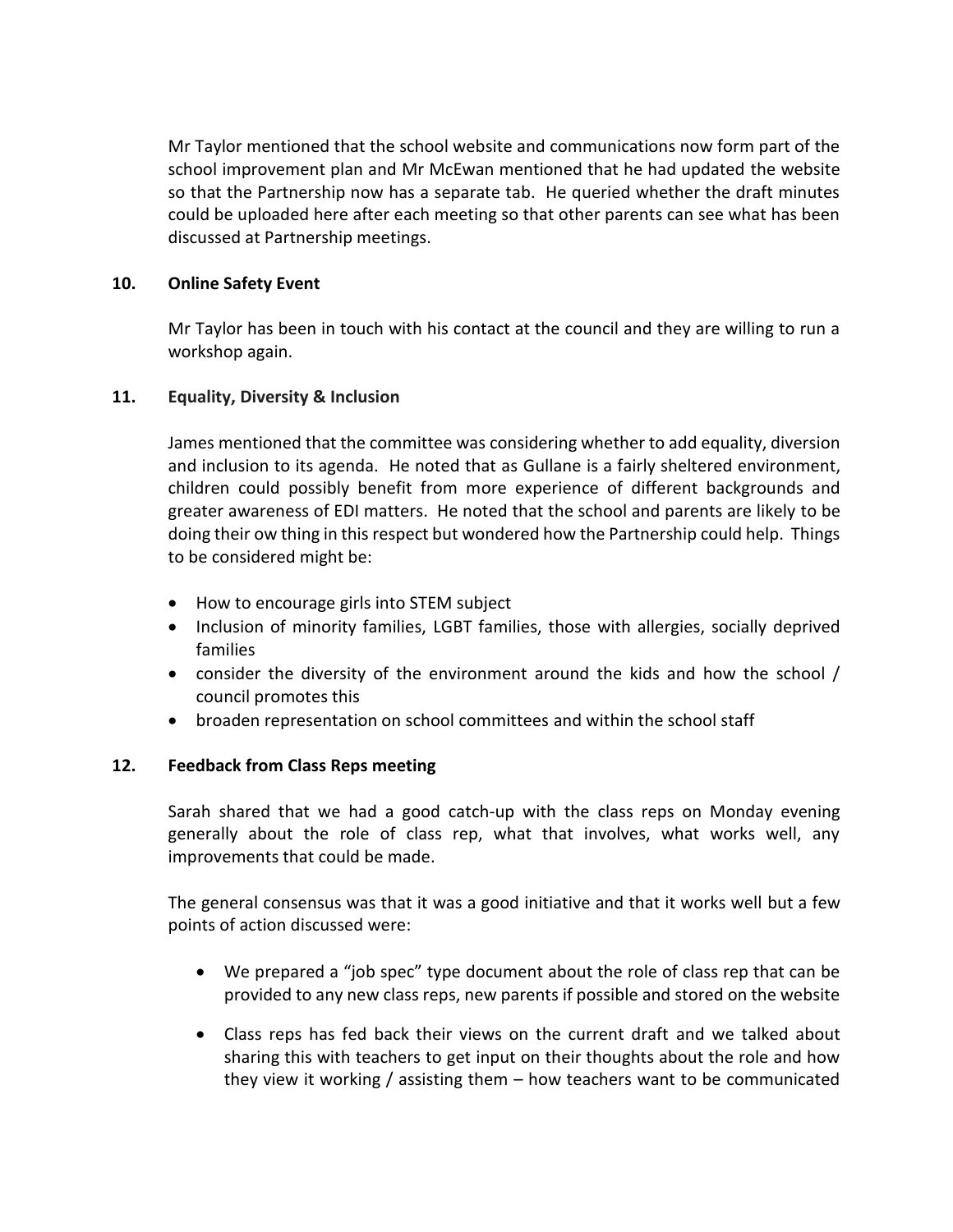with – direct or via school office and also adding contact details and/or photographs of each class rep on the documentation.

- The system for notifying new parents of class reps and the role of the Partnership could be tightened up – might require a multi-proned approach – we wondered about the ability for new parents to opt in to their details being shared with the relevant class rep / the class rep sheet forming part of the new start pack / teachers alerting the class rep if a new pupil joins the school
- We discussed trying to generate positive feedback from parents re what's working well within the school on a regular basis so that this can be fed back to Partnership meetings – aim to start this with the December meeting
- Consider Engagement between classrep and pupil repsto better understand what the kids are thinking about / interested in  $-$  joined up approach. Class reps thought that this would be more practical with the older classes in the school.

# **13. What's working well?**

Sarah mentioned that the Committee would like to generate positive feedback from the Partnership and wider parent body to feed this back at meetings. This will be piloted at the next meeting in December. Ahead of that meeting, parents will be asked to share anything they feel that the school is doing well.

## **14. Appointment of new Partnership members**

No new member requests had come forward prior to this meeting.

#### **15. AOB**

Mr Taylor noted that he had been made aware of a number of matters that had been raised as AOB following circulation of the Agenda for this meeting and that he would be happy to address these.

Lunch time arrangements

 Mr Taylor noted in particular that there had been a number of questions come through on the lunchtime arrangements. Mr Taylor said that the issues raised do not reflect how he knows the lunchtime system to work.

Questions raised:

1) If it's not raining, they go outside but if it had previously been raining, they have to sit on wet concrete/grass. Mr Taylor: this is not how he knows the system to work. It might have happened once but normally because the kids ask to go outside. If it has been wet, the kids can be inside. In any event, as intended, from Monday until springtime, all kids can lunch inside unless they wish to take their packed lunch outside.